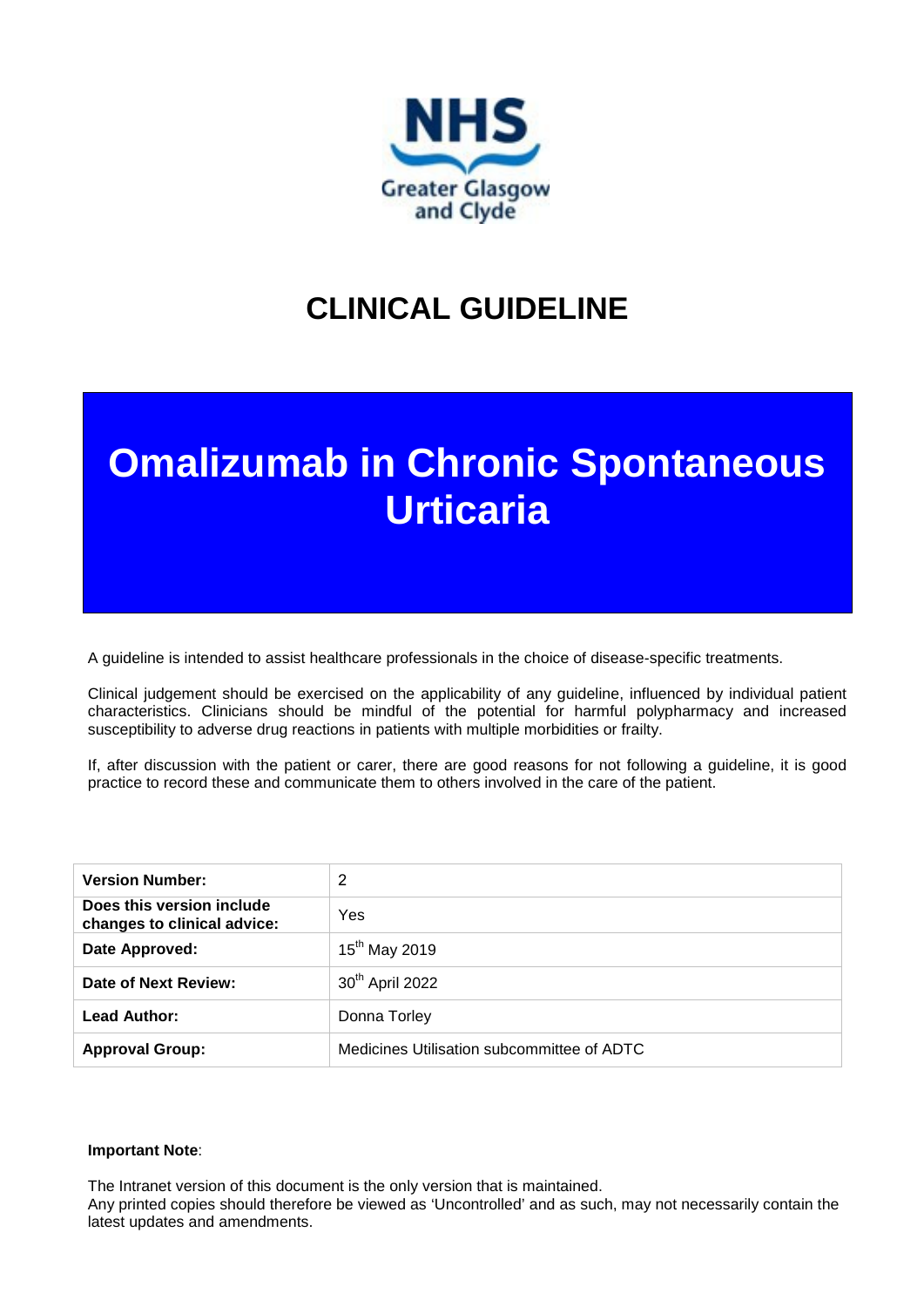

### **Indications:**

- Patient over 12 years of age
- UAS7 score of 28 or more
- No response to standard treatment with H1 antihistamines (up to 4x licensed dose) and/or leukotriene receptor antagonists and/or H2 antihistamines.

Patient seen by doctor. If criteria met then:

- Information on Omalizumab given
- UAS7 and DLQI leaflets given to be completed at each visit
- Book appointment for first dose
- Omalizumab 300mg given 4 weekly (can be given unlicensed at different frequencies and doses )









If not in remission or condition relapses  $(UAS7 > 16)$ **discuss with Consultant** A further course of omalizumab may be indicated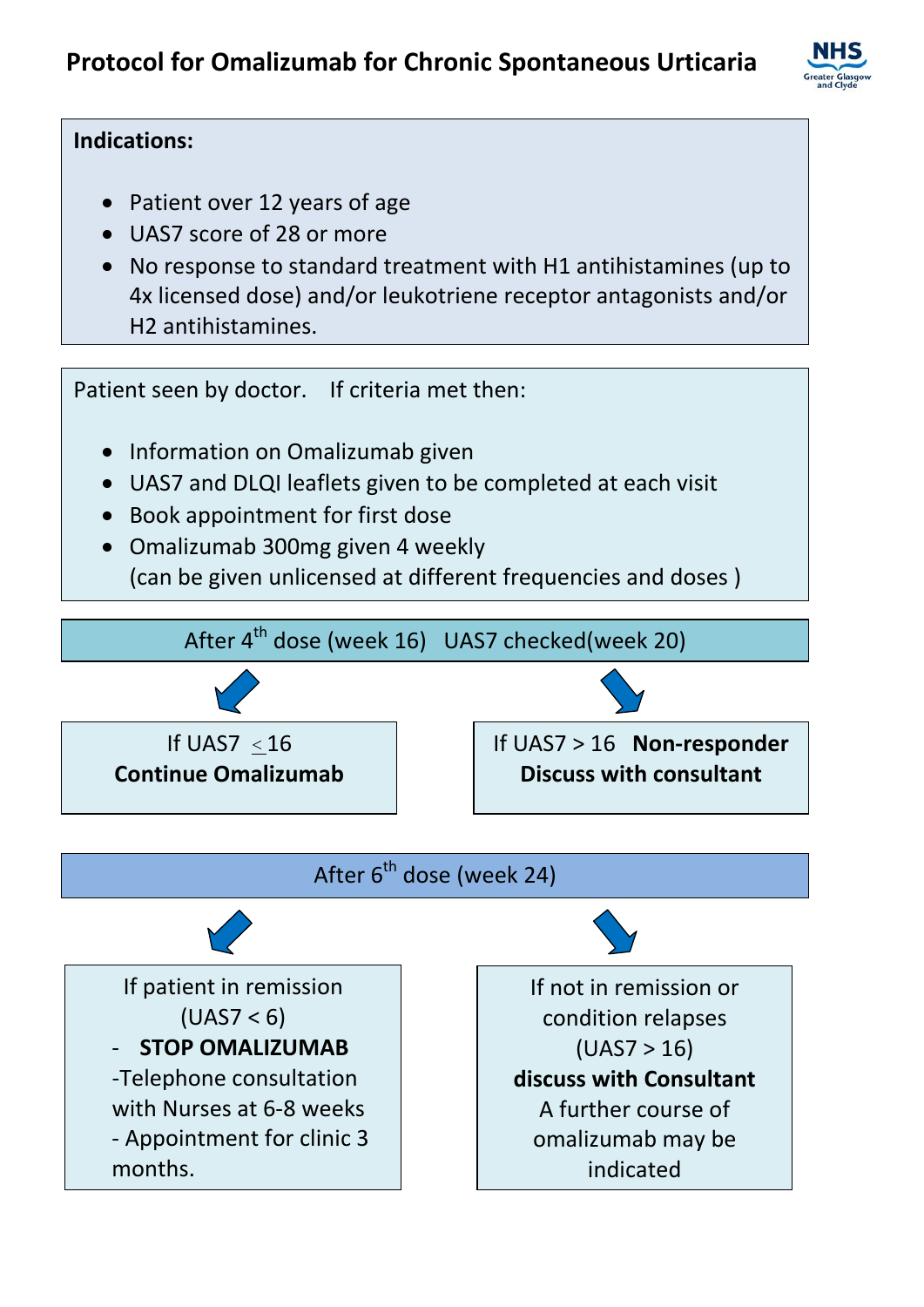#### **NHS GGC Omalizumab Protocol for Chronic Spontaneous Urticaria**

#### **1. Omalizumab Indication:**

Omalizumab is a recombinant DNA-derived humanised monoclonal antibody that binds to immunoglobulin E (IgE). It is licensed as an 'add on therapy for the treatment' of chronic spontaneous urticaria (CSU) in adult and adolescents (12 years and over) with inadequate response to H1 antihistamine treatment.

Evidence for omalizumab use in CSU comes from the randomized, double-blind, placebo controlled phase III studies;  $GLACIAL<sup>1</sup>$ , ASTERIA I $^2$  and ASTERIA II $^3$ . The ASTERIA studies reported significant improved outcomes for itch severity score (ISS). In the GLACIAL study of 336 patients with CSU or chronic idiopathic urticaria who remained symptomatic despite H1 antihistamines (up to 4x licensed dose) plus H2 antihistamines or leucotriene receptor antagonist (LTRA) or both for at least 3 consecutive days before screening, significant improvements in both urticaria activity score over 7 days (UAS7 score) and weekly ISS were demonstrated.

#### **Scottish Medicines Consortium (SMC) Advice:**

Following SMC review, omalizumab has been accepted for resticted use in Scotland as add on therapy for the treatment of CSU in adults and adolescent patients with an inadequate response to combination therapy with H1 antihistamine treatment, LRTA and H2 antihistamines used according to current treatment guidelines<sup>4</sup>.

For NHS GGC the decision to initiate omalizumab therapy for CSU is restricted to a Consultant or Associate Specialist Dermatologist in accordance with the SMC restriction - Appendix: Protocol for omalizumab for chronic spontaneous urticaria.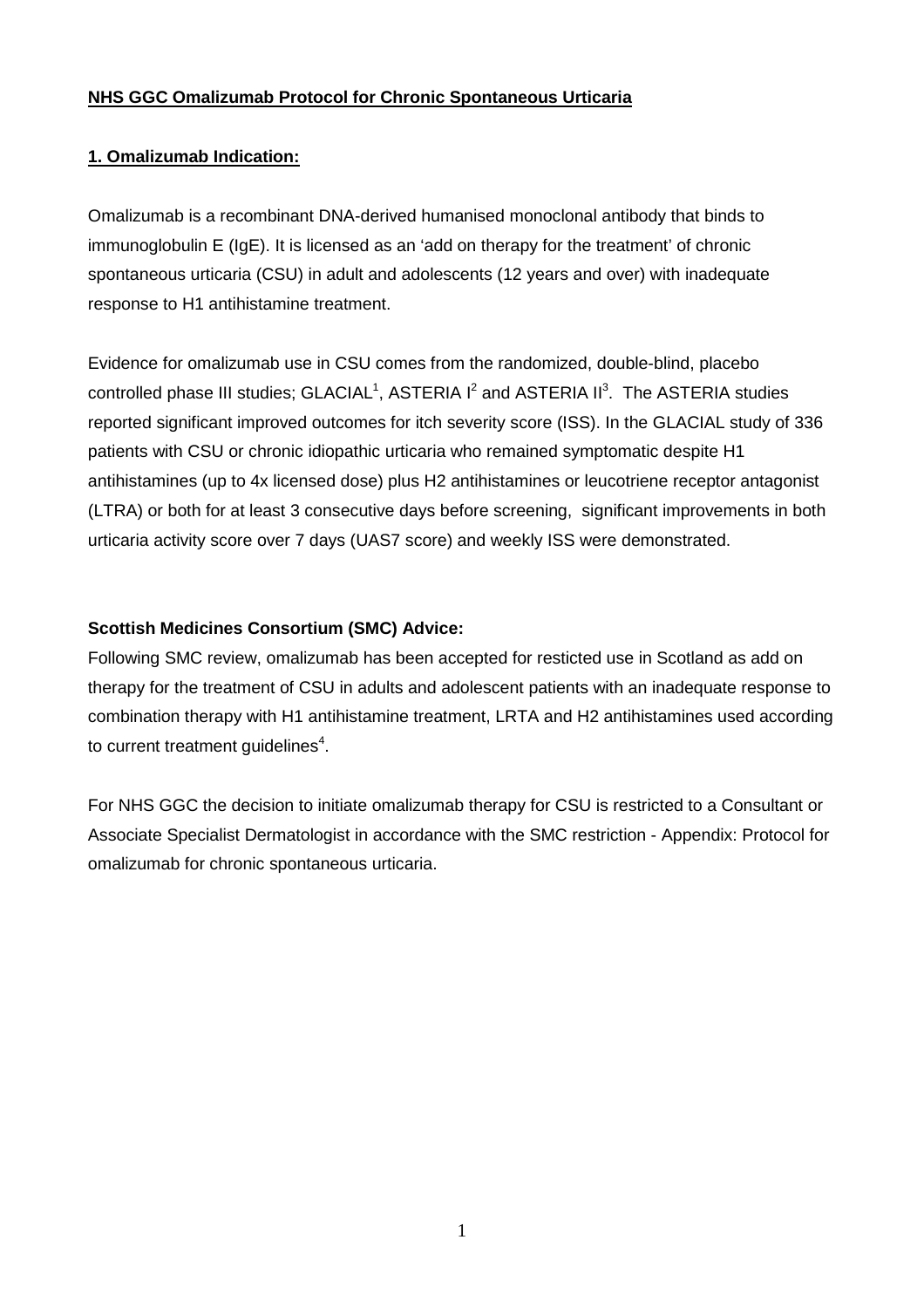#### **2. Patient Assessment prior to starting omalizumab**

- Patients will be given an appointment at a dermatology clinic for initial assessment (week 0).
- The number of wheals and the severity of itch much be assessed by completing weekly Urticarial Activity Scores (UAS7) and Dermatology Life Quality Index (DLQI) over at least 4 weeks before considering omalizumab.
- Patients with a UAS7 score ≥28 with an inadequate response to combination therapy with H1 antihistamines (up to 4 times licensed dose) and/or LTRA and/or H2-antihistamines are eligible for omalizumab.
- Patient to be given omalizumab information leaflet.
- Patients who meet criteria for starting omalizumab will require a medicine prescription chart (Kardex<sup>®</sup>) to be completed by a doctor/Nurse prescriber. Nursing staff in charge should be notified in advance of any new patients to allow time to order the first dose of medication. The patient should be booked to attend the Nurse-led outpatient clinic to receive treatment. The Kardex® should then be placed in a designated folder.

#### **Drug Preparation**

Pre-filled syringe of 1ml omalizumab 150mg

#### **Dosage and Administration**

Patient attendance at nurse-led clinic (week 1):

- Patient identification should be confirmed
- 300 mg of omalizumab (i.e. 2 syringes) to be administered by subcutaneous injection into deltoid area of arm, alternatively the thigh can be used.
- DO NOT give omalizumab by intravenous or intramuscular injection
- Omalizumab should only be given where full resuscitation equipment is available due to the anaphylactic risk. Most reactions are reported within the first 2 hours after injection.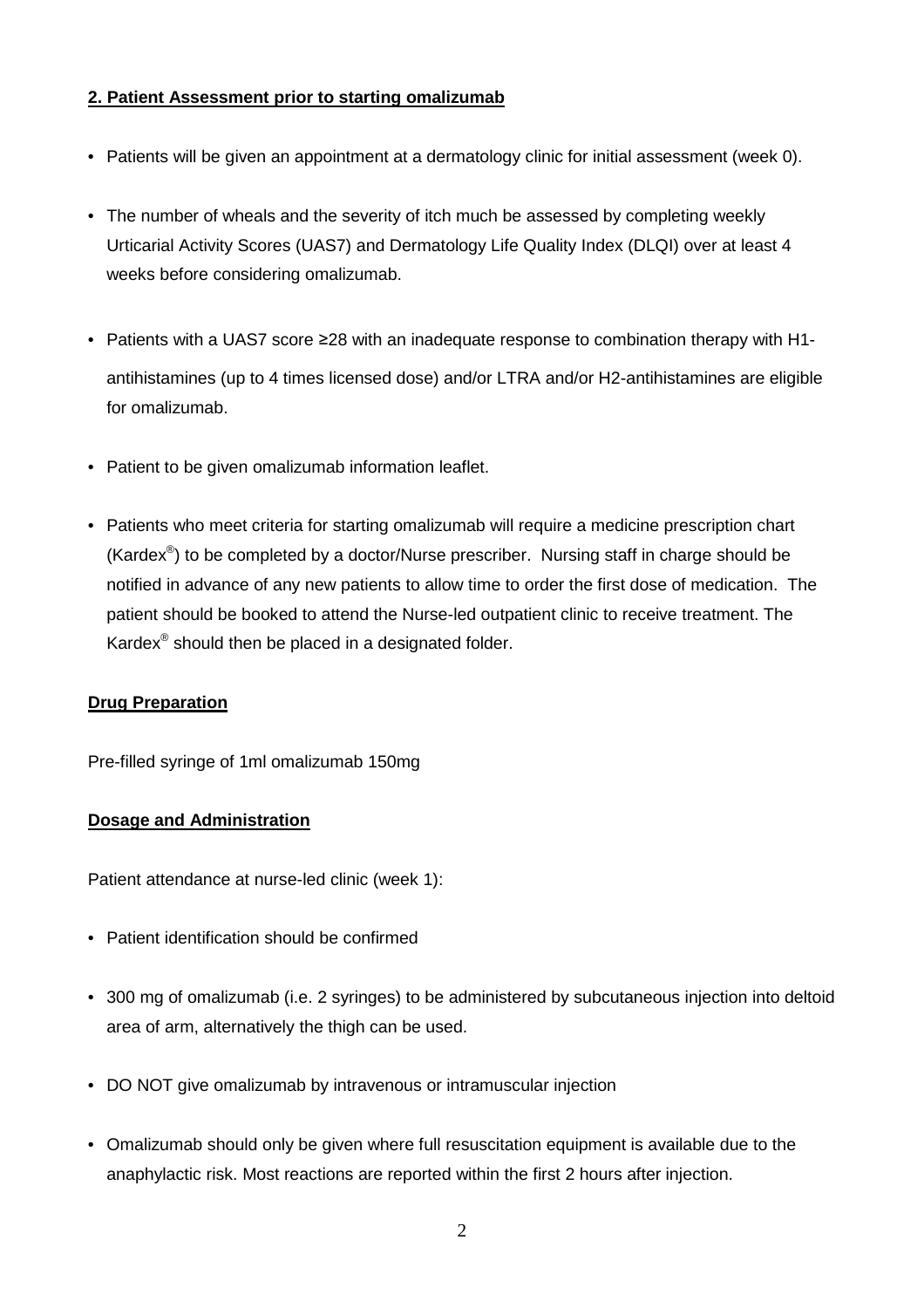• Subsequent dose to be ordered and prescribed at each visit (weeks4, 8,12 & 16).

#### **3. Patient monitoring whilst receiving Omalizumab**

No routine blood tests are necessary.

Blood pressure, pulse and oxygen saturation should be monitored pre and post injection.

For the first injection, the patient should remain in department for 2 hours for observation. For subsequent injections, patient should remain in department for 30 minutes for observation. Patients require first three (3) doses of Omalizumab be given in hospital. From fourth (4th) dose onwards some patients may be appropriate to self inject. The

decision which patients are suitable for self- injection is made by the doctor along with the patient.

#### **Side effects of treatment**

The treatment is usually very well tolerated and has relatively few side effects. There can be a small reaction at the site of injection (itch, pain, redness or swelling) shortly after it is given. Anaphylaxis has been reported in Asthma patients receiving Omalizumab.

Headaches,sore throat, 'flu like symptoms', arthralgia, sinusitis. Fever and abdominal pain have been reported in children.

#### **Contraindications**

- Omalizumab should not be given to patients with known hypersensitivity to active ingredients or any excipients. Anaphylaxis due to the treatment would usually contraindicate further injections.
- Omalizumab should not be given during breastfeeding or pregnancy.

(Avoided unless necessary after careful consideration of its benefits in relation to any known/unknown risks, although there is currently no evidence that it is harmful to a baby)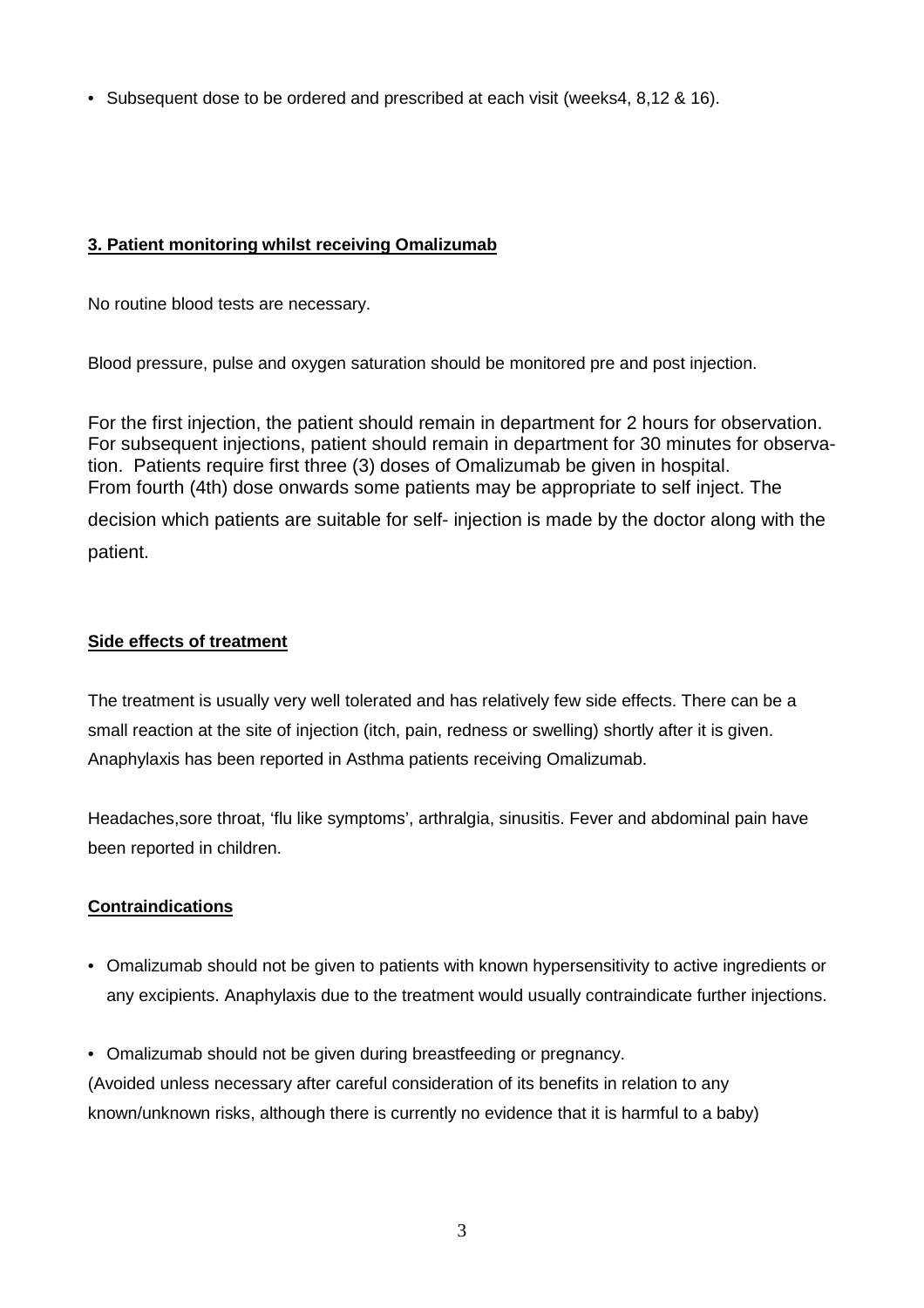#### **Interaction with other medications**

There are no known interactions with other medications. Medications such as steroids and other immunosuppressives which are used for urticaria should normally be possible to stop. **Antihistamines should be continued throughout course of treatment.**

#### **4. Monitoring of Omalizumab Treatment Response**

All patients receiving omalizumab should be recorded on a drug-disease register.

After the  $4<sup>th</sup>$  injection of omalizumab (week 16), the patient will be reviewed by a specialist nurse or at Consultant clinic to assess response to treatment using UAS7 and DLQI score.

Treatment will be discontinued after 4th injection for non responders (UAS7 >16).

In exceptional cases it may be appropriate to continue Omalizumab in patients:

-with a UAS7 16-27 if the baseline score was in excess of 40

- Who are steroid or immunosuppressive-dependent and unable to stop their treatment without severe symptom relapse and should be changed to omalizumab to minimize long term risks of therapy

- with a large angio- oedema component since this is not recorded on UAS7<sup>5</sup>

Patients demonstrating improvement of at least 50% in UAS7 and DLQI score for CSU will continue for a further 2 months of treatment (weeks 20 & 24), therefore completing a full 6 month course of omalizumab.

#### **Treatment relapse**

UAS7 scores should be carried out monthly after completing a full course of omalizumab to assess if symptoms have relapsed despite taking antihistamines. A decision to start another 6 month course of omalizumab will be based upon a qualifying UAS7 score as described in section 2. .

4